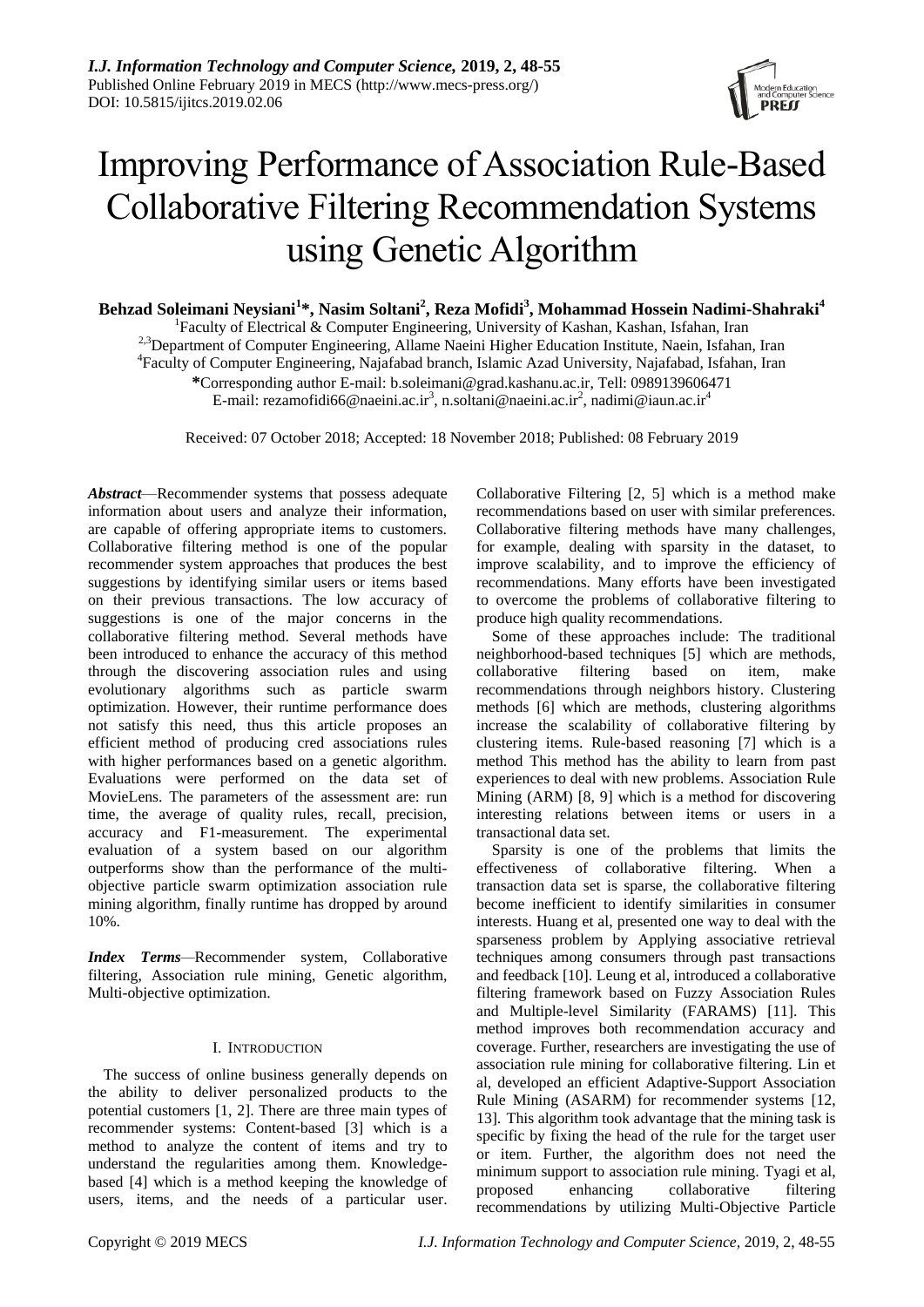Swarm Optimization (MOPSO) embedded association rule mining [\[14\]](#page-6-12). In this algorithm, association rules discovered by particle swarm optimization in the framework of collaborative filtering to improve accuracy and performance. However, their performance does not fulfill.

The PSO algorithm is useful for continuous search space even though it can use discrete operators too, but the genetic algorithm is more appropriate for discrete search space and because the rules contains of items and need substitution operators for searching in this space, genetic algorithm seems be better. In this paper, the genetic algorithm is used to identify association rules without minimum support. Genetic algorithm is efficient for search space, when the search space is too large. In this approach does not need users to specify the minimum support threshold. Instead of discovering a large number of interesting rules in traditional mining models, only the most interesting rules are discovered according to the fitness function. In this research, produced an efficient collaborative filtering based on association rules.

The rest of this paper is organized as follows. Section 2 describes other researches in this subject, section 3 a review of the association rule mining, genetic algorithms and multi-objective optimization. Section 4 describes the proposed method. Section 5 presents the recommended strategy and research methodology. Section 6, briefly introduces then used datasets and discusses the experimental. Finally, conclusions and are given in section 7.

## II. RELATED WORKS

Generally, the association rule mining (ARM) considered two steps:

- First: finding all frequent items set
- Second: generating strong association rules frequent item set found in step one

There are several heuristic and meta-heuristic algorithms which are used for ARM especially by genetic algorithm, but Adaptive Support Association Rule Mining (ASARM) used for ARM in recommendation system first time which has some limitation based on this application like single left item set and time limitation in real-time systems. In this algorithm, rule generation has done by a CBA-RG algorithm and its aim was about recommender system based on observation. This algorithm implemented by C++ which used EachMovie dataset but it was slow[\[14\]](#page-6-12).

In [\[23\]](#page-7-0), researchers show improving the accuracy of collaborative filtering recommendations with clustering and ARM. In this research, they preprocessed data to discover similar pattern among users and after that used cluster techniques to reduce the size of data. Then similarities between them were computed.

In [\[24\]](#page-7-1), they study online interactive collaborative filtering with dependencies between items. They

computed the item dependencies as the clusters on arms and also they provided an online algorithm based on particle learning.

## III. LITERATURE REVIEW

In this section, the backgrounds of association rule mining, Genetic Algorithm, and multi-objective optimization are briefly described.

# *A. Association Rule Mining (ARM)*

Association rule mining has been introduced by Aggarwal [\[15\]](#page-7-2). Association rule mining is one of the most important data mining techniques. It aims to discover relative relationships from commercial transaction data set [\[15\]](#page-7-2). Therefore, association rule mining can help in the business decision making process by letting the decision makers understand customers buying habits [\[15,](#page-7-2) [16\]](#page-7-3).

The rules are in the form of  $A \rightarrow B$ , where A and B are item sets and  $A \cap B = \emptyset$ . If A happens, B is most possible to happen. The standard Association rule mining algorithms return those rules that meet the threshold values set for support and confidence measures which are the measures of interestingness [\[15\]](#page-7-2). Threshold of support and confidence is denoted by minimum support and minimum confidence. These parameters are usually set by users. The support and confidence of an association rule  $(A \rightarrow B)$  are defined as follows:

$$
Sup (A \rightarrow B) =
$$
  
Number of transactions which contain *A* and *B*  
Number of transactions in the database (1)

 (2)

The Apriori algorithm is one of the association rule mining algorithm, which was designed by Agrawal et al. In 1993 [\[15\]](#page-7-2). This algorithm can generally be considered as a process having two steps. The first step is to find all frequent item set, and the second step is to generate strong association rules by the using of frequent item sets.

# *B. Genetic Algorithm (GA)*

Genetic Algorithm was first described by John Holland in the 1960s and further developed by Holland [\[17\]](#page-7-4). GA is one of evolutionary algorithms. The basic idea of the algorithm is that hereditary characteristics are transmitted by the genes. These characteristics are transferred to the next generation by the chromosomes [\[18,](#page-7-5) [19\]](#page-7-6). Each gene in the chromosome represents a property. Chromosomes are reproduced by the crossover and the mutation and create a new generation. There are many methods how to select the best chromosomes, for example roulette wheel selection, tournament selection, rank selection and some others[\[20-22\]](#page-7-7).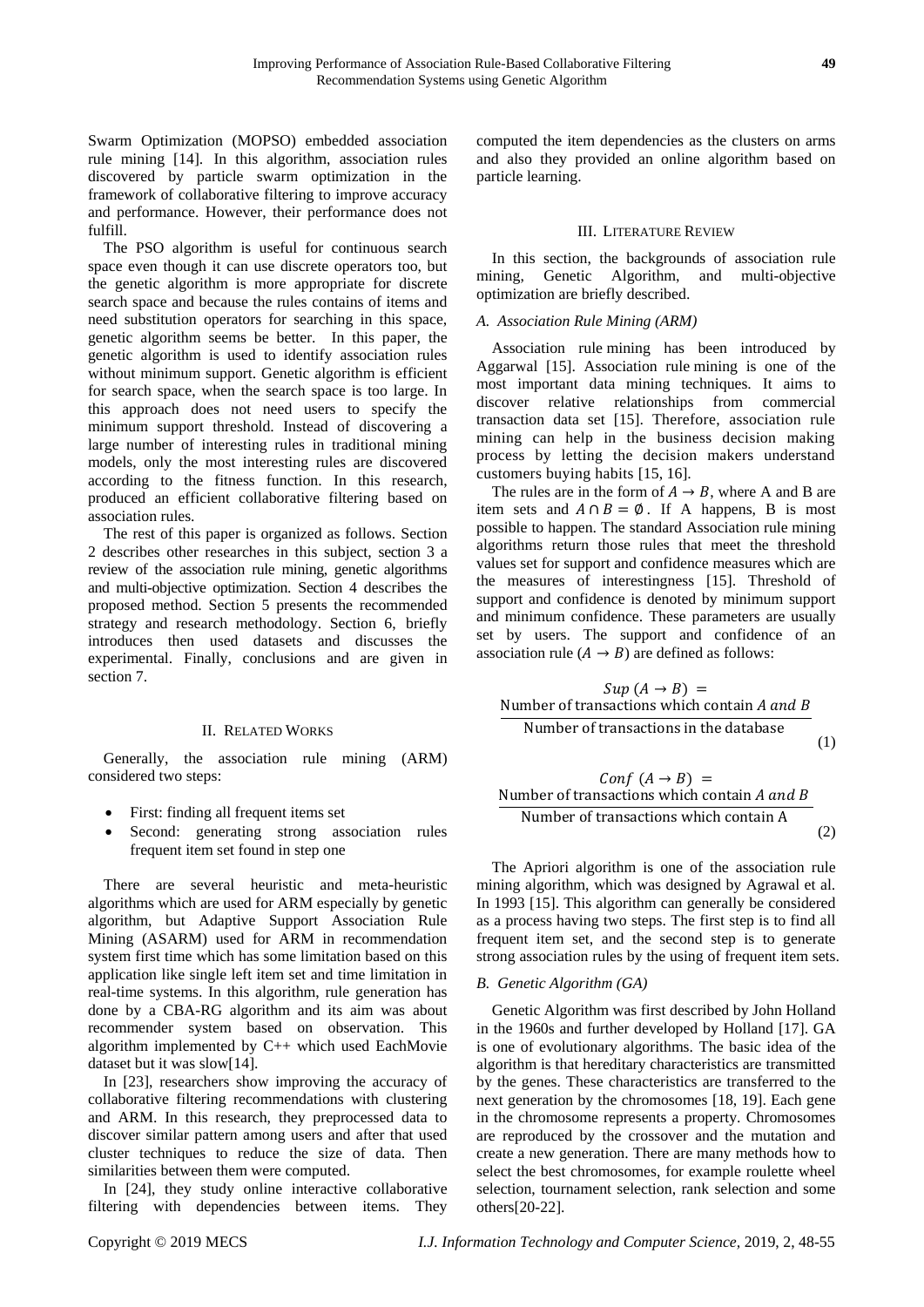## *C. Multi-Objective Optimization*

In this article, support and confidence are considered as two objective functions. A rule is optimal if it possesses high quality and the quality of the rules is assessed by taking the weighted average of support and confidence of the rule. Thus, for an association rule  $A \rightarrow$ B, the quality of the rule is defined as:

$$
quality(A \to B) =
$$
  

$$
w_1 \times sup(A \to B) + w_2 \times conf(A \to B)
$$
 (3)

Where,  $w_1$  and  $w_2$  are the weights assigned to support and confidence measures respectively so that  $w_1 + w_2 = 1$  and  $w_1, w_2 \in [0,1]$  [\[14\]](#page-6-12).

# IV. GENETIC ALGORITHM-BASED ASSOCIATION RULE MINING (GARM)

Association rules are discovered with genetic algorithm. The recommender system produces recommendations using these rules. Association rules are produced for target objects. Target objects can be items or users.

## *A. Representation Scheme*

Association rule  $A \rightarrow B$  has two disjoint item sets A and B, where A is called the body of the rule and B is head of the rule [\[25\]](#page-7-8) (Fig 1). In this paper, recommender system requires rules with fixed head and there is no need to update the head of the rule. These types of rules could





Fig.1. Chromosome encoding.

#### *B. Transformation Schema*

In order to association rule mining from the transaction dataset, a transformation scheme is needed, which can accelerate the process of data scanning [\[14\]](#page-6-12). In the left table of Fig 2, 12 ratings (1-5) from 5 users on 4 Items. Transformation scheme has been shown in the right table below. To transform the dataset, the average votes were calculated for each user, and then, the votes lower than the average were considered zero, and the votes higher than the average were considered one. For example, the average votes for User 4 is 3  $(\frac{1+5+2+4}{4})$ ,  $I_2 = 5$  and  $I_4 = 4$  are higher than the average, therefore  $I_2$  and  $I_4$ were considered one. By this way, the transaction dataset into binary form, support and confidence can be calculated more quickly [\[26\]](#page-7-9).



Fig.2. Transformation of transaction database

## *C. Garm Algorithm Schema*

The steps of GARM Algorithm as follows:

Step1: In the first generation, a number of the chromosomes are produced. These chromosomes are produced randomly.

Step2: Pairs of the chromosomes are selected by selecting the function. Then, crossover and mutation operations are performed on them. Crossover and mutation probabilities were taken respectively as 0.8 and 0.05. This process continues until the new generation is not improved. The quality of the rules is measured by Equation 3.

Step3: Rules in each generation are saved with their quality in a database.

Step 4: This database will be the input of the recommender system.

#### **The pseudo code is as follows:**

GARM algorithm Input: Transformed Dataset D<sub>t</sub>, Target Object t **Output:** Top-k association rules **Step1:** set\_rules  $\leftarrow$  Randomly initializing **Step2:** while (Not converge)  $=$  Selection Function (Set rules)  $(CH1, CH2) \leftarrow$ Crossover (par1, par2, probability  $=$  $(0.8)$  $(ch1, ch2)$  $\leftarrow$  Mutation (CH1, CH2, probability  $= 0.05$ Fitness by quality(ch1  $\rightarrow$  t) = W<sub>1</sub> \*  $\sup(\text{ch}1 \rightarrow t) + W_2 \cdot \text{conf}(\text{ch}1 \rightarrow t)$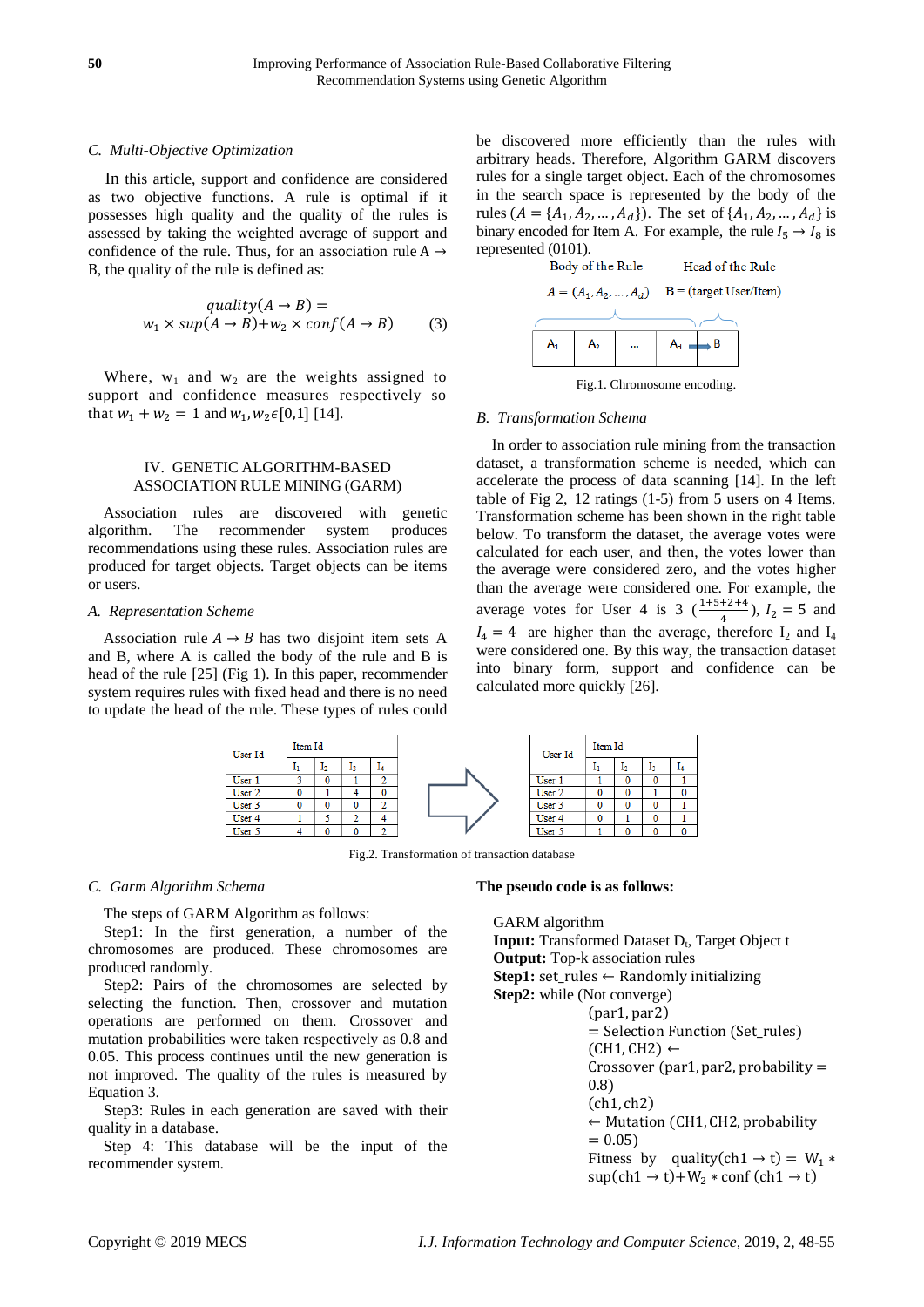quality (ch2  $\rightarrow$  t)  $= W_1 * sup(ch2 \rightarrow t)+W_2$  $*$  conf (ch2  $\rightarrow$  t) Update Set\_rules

End

**Step3:** Find Top-k rules in set rules

**Step4:** send Top-k rules for Recommender System

The algorithm is explained by an example. [Table 1](#page-3-0) shows an example of a dataset. It is assumed that  $I_2$  is the target object.

Step1: Two rules  $9 \rightarrow 2$ ,  $7 \rightarrow 2$  are produced randomly. The body of rules is encoded (Fig 3).

Step2: Two rules  $3 \rightarrow 2$ ,  $1 \rightarrow 2$  are produced in a new generation (Fig 5, 5).

Step3: The quality of the rules is measured by the Equation 3 and saved in the database. It is assumed that  $w_1$ =0.6 and  $w_2$ =0.4 Table 2 shows quality of two rules.

Table 1. Example of dataset.

<span id="page-3-0"></span>

| User Id | Item Id  |                |       |          |          |          |                |         |          |
|---------|----------|----------------|-------|----------|----------|----------|----------------|---------|----------|
|         | $I_1$    | I <sub>2</sub> | $I_3$ | $I_4$    | $I_5$    | $I_6$    | I <sub>7</sub> | $_{18}$ | l9       |
| $U_1$   | $\theta$ |                | 0     |          |          | $\theta$ | $\Omega$       |         |          |
| $U_2$   |          | $\Omega$       |       | 0        | 0        |          |                |         |          |
| $U_3$   | $\Omega$ | $\Omega$       |       | 0        | 0        |          |                | 0       | $\Omega$ |
| $U_4$   | $\Omega$ |                |       |          |          | $\Omega$ | $\Omega$       | 0       | 0        |
| $U_5$   |          | 0              |       | 0        |          | $\theta$ | $\Omega$       |         |          |
| $U_6$   |          |                |       | $\theta$ | $\Omega$ | $\Omega$ |                |         |          |
|         | $\Omega$ | 0              | 0     |          | 0        | $\Omega$ |                | 0       | 0        |

Fig.3. Chromosomes encoding of 9 and 7.





| Rules             | Sup  | Conf | Quality |
|-------------------|------|------|---------|
| $3 \rightarrow 2$ | 0.28 | 0.4  | 0.328   |
| $1 \rightarrow 2$ | 0.14 | 0.33 | 0.216   |

#### V. RECOMMENDATION STRATEGY

The recommender system produces the suggestions based on association rule mining. The association rules are discovered in the form of  $(I_1, I_2) \rightarrow I_t$ . If the target user likes items  $I_1$  and  $I_2$ , that user would also like item  $I_t$ . These types of rules could be discovered offline and can recommend a target item it to a target user  $u_t$  if the user likes both items  $i_1$  and  $i_2$  [\[14\]](#page-6-12). The proposed model in this article has been shown in Fig 6.



Fig.6. Recommendation strategy model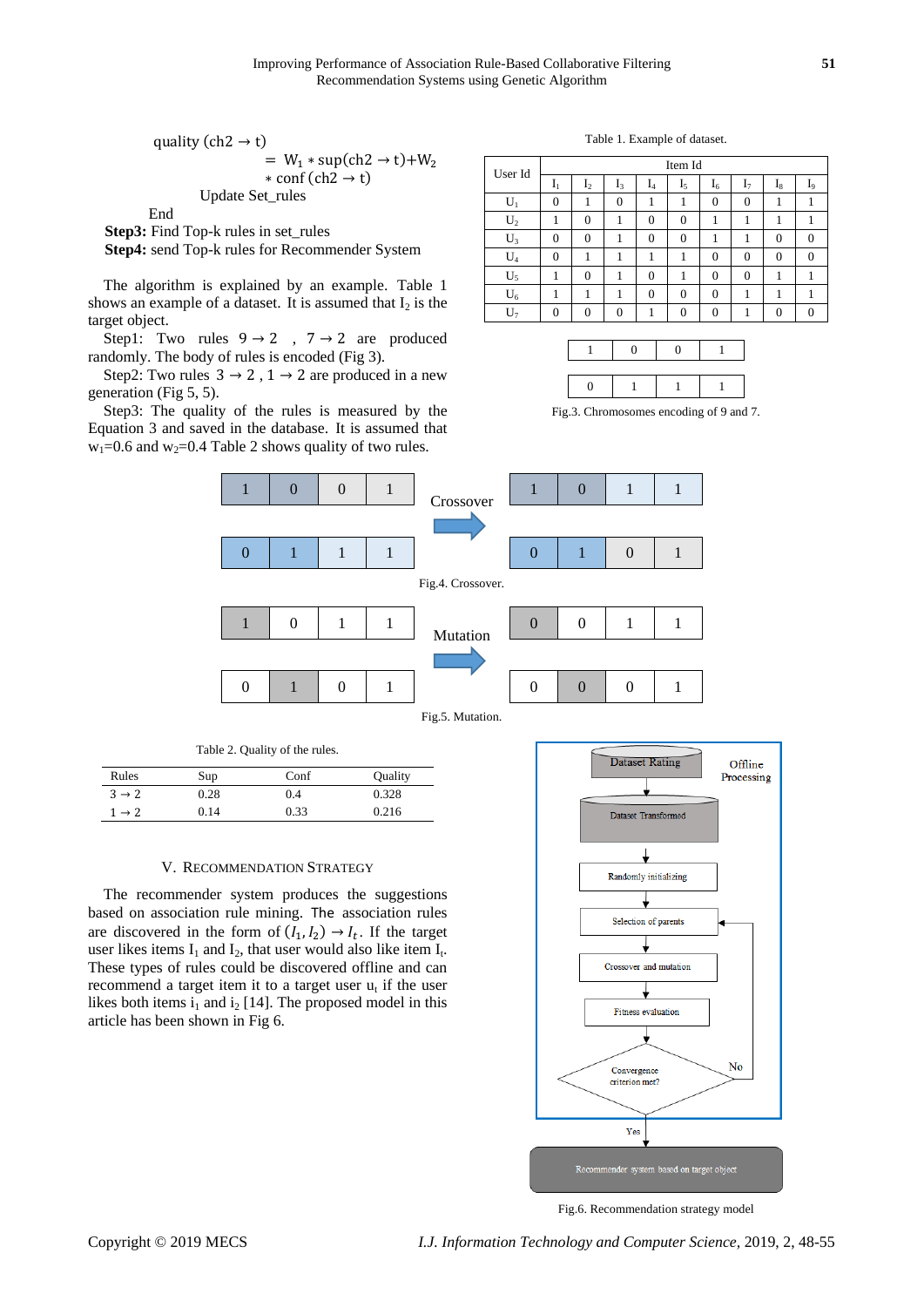## VI. EXPERIMENTAL EVALUATION

In this section, the genetic algorithm-Association Rule Mining (GARM) has been evaluated. The GARM algorithm has been compared to the Multi-Objective Particle Swarm Optimization Association Rule Mining (MOPSO) algorithm [\[14\]](#page-6-12). Experiments show that the GARM algorithm outperformed the MOPSO algorithm. These experiments were conducted using Movielens 1M dataset.

## *A. Dataset*

The experiment uses Movielens 1M dataset. MovieLens datasets were collected by the GroupLens research project at the University of Minnesota. The data were collected through the MovieLens website (movielens.umn.edu) during the seven-month period from September 19th, 1997 through April 22nd, 1998. Movielens 1M contains 1,000,209 anonymous ratings of approximately 3,900 movies made by 6,040 users, each user has rated at least 20 movies.

Two subsets of Movielens 1M were considered. In the first subset, 1500 users were selected randomly from the users who had given less than 50 votes (called sparse dataset). In the second subset, 1500 users were selected randomly from the users who had given more than 800 votes (called density dataset). Table 3 shows the properties of the datasets that have been used.

Table 3. Datasets used in the experimental analysis.

| Dataset            | S/D | #Users | #Items | Min.<br>#Voted | Max.<br>#Voted |
|--------------------|-----|--------|--------|----------------|----------------|
| Sparse<br>dataset  | S   | 1500   | 3952   | 20             | 50             |
| Density<br>dataset | D   | 1500   | 3952   | 800            | 1932           |

## *B. Evaluation Metrics And Impact Of Parameters*

The GARM algorithm is converge when there is no significant improvement in the values of fitness of the population from one generation to the next. Converge is stopping criteria. There are two evaluation criteria. The first one is the average quality of the rules in each iteration. The other one is executed time. To evaluate the parameters effect, 100 target items were selected randomly. The quality of the rules are measured by Equation 3. The experiments were executed on CPU Doul-core E5400@2.70 GHz and 2G RAM machine, and software was MATLAB (2013).

In the first pretest, the initial population of 4, 10 and 16 were evaluated. The GRAM algorithm for Iterations 30, 40, 50, ... were performed. Selection function is Nonselective. Non-selection means that the new generation is replaced with the previous generation. Fig 7 shows the convergence of initial population 4 is achieved in the 190th iteration and 167th minutes, the convergence of initial population 10 in the 80th iteration and 163th minutes, and the convergence of initial population 16 in the 50th iteration and 173th minutes. Therefore, the best solution is achieved with initial population 10. The convergence of initial populations are shown in Table 4.

In the second pretest, the GARM algorithm for different selection functions have been evaluated. Four selective functions are evaluated: Roulette wheel, Rank, Non-selective, and Elitism. Fig 8 shows the average convergence of selection functions for different iterations. The convergence of Roulette wheel is achieved in 50th iteration and 102th minutes, the convergence of Rank in 60th iteration and 120th minutes, the convergence of Non-selection in 80th iteration and 163th minutes, the convergence of Elitism in 60th iteration and 122th minutes. Therefore, the best solution is achieved with Roulette wheel. The convergence of selection functions is shown Table 5.



Fig.7. Average quality in each iteration for different populations (Horizontal axis: first row Iteration, second row population)

Table 4. The convergence of initial populations.

| Initial population | Iteration of<br>convergence | Moment of<br>convergence |
|--------------------|-----------------------------|--------------------------|
|                    | 190                         | $167 \text{ min}$        |
| 10                 | 80                          | $163 \text{ min}$        |
| 16                 | 50                          | $173 \text{ min}$        |



Fig.8. Average quality in each iteration for different selection functions (Horizontal axis: first row Iteration, second row selection functions)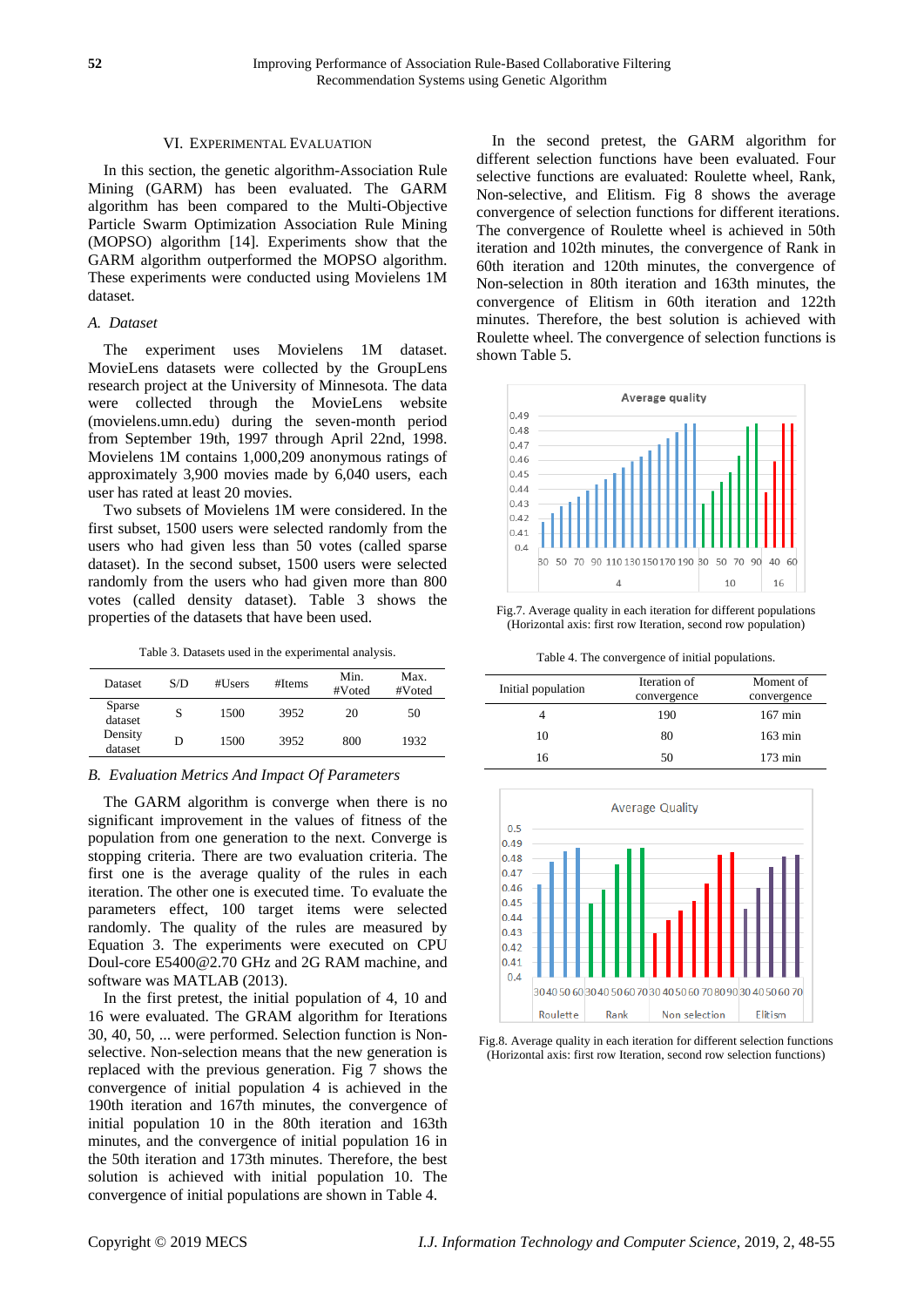Table 5. The convergence of selection functions.

| Selection function | Iteration of<br>convergence | Moment of<br>convergence |  |
|--------------------|-----------------------------|--------------------------|--|
| Roulette wheel     | 50                          | $102 \text{ min}$        |  |
| Rank               | 60                          | $120 \text{ min}$        |  |
| Non selection      | 80                          | $163 \text{ min}$        |  |
| Elitism            | 60                          | $122 \text{ min}$        |  |

The third pretest is designed to assess the effects of weights  $w_1$  and  $w_2$  on recommendation quality. Fig 9 shows the tradeoff between the precision and recall becomes evident for higher and lower values of  $w_2$ . From these observations, the best result sets  $w_1=0.6$  and  $w_2=0.4$ . The best solution of these three pretests are shown Table 6.



Fig.9. Impact of weight  $w_2$  on recommendations quality  $(w_1+w_2=1)$ 

Table 6. The parameter settings.

| parameters           | values         |
|----------------------|----------------|
| Initial population   | 10             |
| Selection function   | Roulette wheel |
| Iteration convergent | 50             |
| $W_1$                | 0.6            |
| W <sub>2</sub>       | 0 <sub>4</sub> |

## *C. Experiments*

The proposed technique was implemented on different datasets. The execute time are measured at the moment of convergence for GARM and MOPSO algorithms. The effectiveness of collaborative filtering algorithms has

been measured by accuracy, precision, recall and F1 measure. To evaluate the recommender system the fourfold cross-validation method has been used. Then, the dataset was randomly split into training and test data with a ratio of 75%|25%. The parameters are measured, defined as:

$$
Accuracy = \frac{number\ of\ correctly\ classified\ items}{total\ items\ classified} \tag{4}
$$

$$
Precision = \frac{number\ of\ correctly\ recommended\ items}{total\ recommended\ items} \tag{5}
$$

$$
Recall = \frac{number of correctly recommended items}{total items liked by user}
$$
 (6)

$$
F1 - measure = \frac{2 * precision * recall}{precision + recall}
$$
 (7)

Table 7 and Table 8, the results obtained from GARM algorithm are compared with results from MOPSO algorithm. The results show that the execute time to make recommendations when using GARM algorithm is 12% lower than the execute time when using MOPSO algorithm, while the quality measures (accuracy, precision, recall and F1-measure) are almost equal. Fig 10 shows comparison of GARM and MOPSO based on execute time.

#### VII. CONCLUSIONS AND FUTURE WORK

Association rule mining is a multi-objective and is not a single objective problem. This article uses a weighted quality measure based on the support and confidence of association rules to solve the multi-objective rule mining problem. Association rules are discovered with genetic algorithm. The minimum support and minimum confidence are not specified by the user. Thus, the most interesting rules are discovered, according to the fitness function. Genetic algorithm is efficient for search space, therefore association rules are discovered faster than the traditional methods. In order to improve proposed algorithm efficiency, the initial population and selection functions were evaluated. Initial population 10 and roulette wheel was the best of results. GARM algorithm is evaluated by comparing to MOPSO algorithm. Experimentation shows that our algorithm outperforms the MOPSO algorithm.

Table 7. Comparison of GARM and MOPSO (Execute for sparse dataset)

| <b>Methods</b> | #Items | Execute time<br>(hours) | Accuracy | Precision | Recall | F1-measure |
|----------------|--------|-------------------------|----------|-----------|--------|------------|
| <b>GARM</b>    | 100    | 2.48                    | 0.5633   | 0.5583    | 0.7943 | 0.6557     |
|                | 250    | 6.13                    | 0.5647   | 0.5597    | 0.7952 | 0.6570     |
|                | 500    | 12.38                   | 0.5677   | 0.5609    | 0.7973 | 0.6585     |
| <b>MOPSO</b>   | 100    | 2.87                    | 0.5631   | 0.5580    | 0.7943 | 0.6555     |
|                | 250    | 7.15                    | 0.5648   | 0.5593    | 0.7953 | 0.6567     |
|                | 500    | 14.08                   | 0.5673   | 0.5603    | 0.7972 | 0.6581     |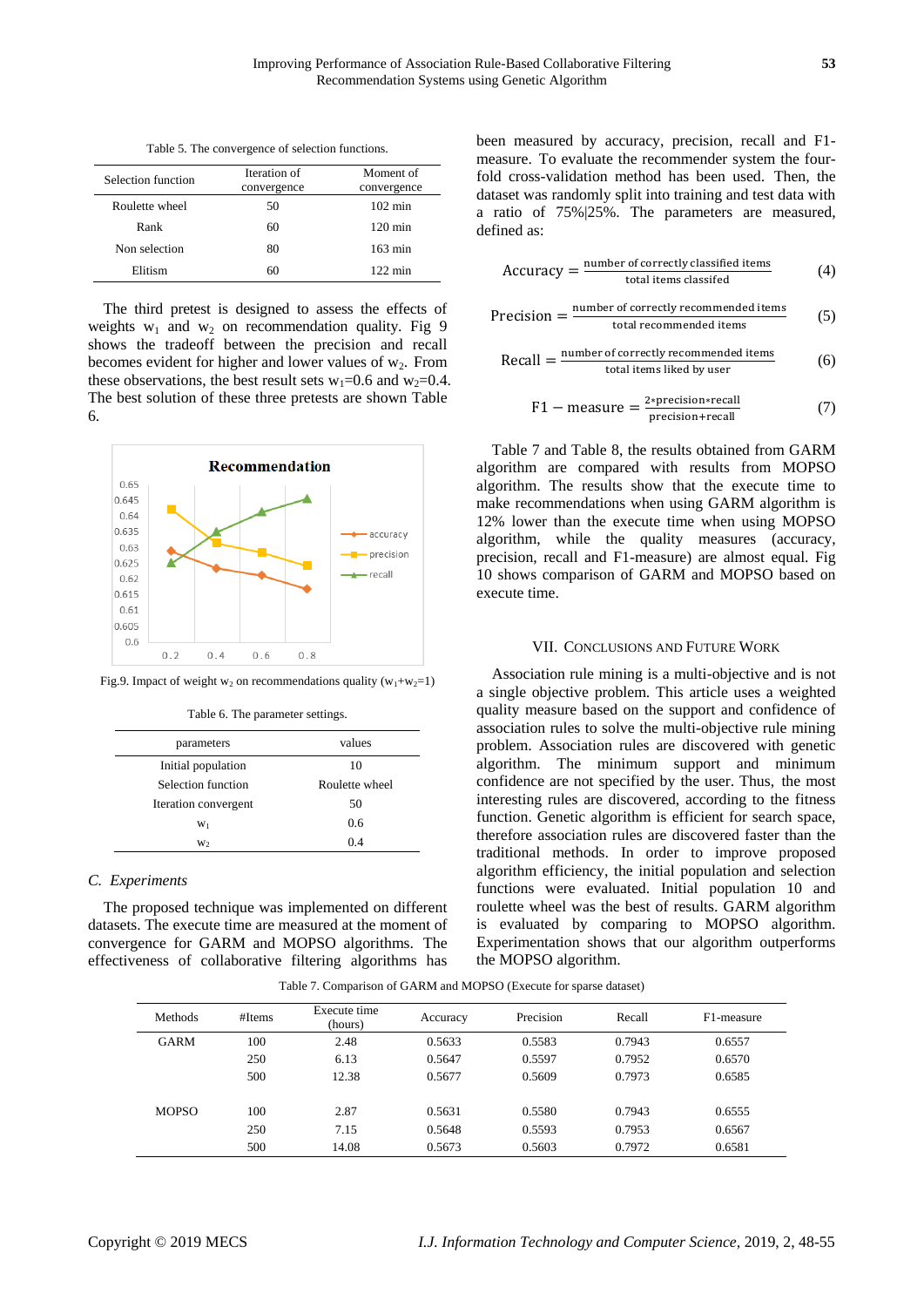| <b>Methods</b> | #Items | Execute time<br>(hours) | Accuracy | Precision | Recall | F1-measure |
|----------------|--------|-------------------------|----------|-----------|--------|------------|
| <b>GARM</b>    | 100    | 2.25                    | 0.5923   | 0.5983    | 0.7963 | 0.6832     |
|                | 250    | 5.51                    | 0.5934   | 0.5997    | 0.7975 | 0.6846     |
|                | 500    | 11.15                   | 0.5939   | 0.6021    | 0.7982 | 0.6864     |
|                |        |                         |          |           |        |            |
| <b>MOPSO</b>   | 100    | 2.56                    | 0.5924   | 0.5980    | 0.7965 | 0.6831     |
|                | 250    | 6.01                    | 0.5931   | 0.5991    | 0.7978 | 0.6843     |
|                | 500    | 12.79                   | 0.5940   | 0.6012    | 0.7983 | 0.6858     |







In the present work, to improve the quality of recommendation, items anthology uses for identifying similar among items. To identify similar through association rules and items anthology are improved the recommendation quality. In this way, first recommendation produced by the GARM algorithm thereafter identifying similar among items by items anthology uses to make recommendations. Also in this work speed of running algorithm were low because of checking the database to evaluate each rule, take a lot of time, but with indexing transaction can have a more efficient algorithm for future work.

## **REFERENCES**

- [1] G. Adomavicius and A. Tuzhilin, "Toward the next generation of recommender systems: A survey of the state-of-the-art and possible extensions," *Knowledge and Data Engineering, IEEE Transactions on,* vol. 17, pp. 734-749, 2005.
- <span id="page-6-0"></span>[2] P. Resnick, N. Iacovou, M. Suchak, P. Bergstrom, and J. Riedl, "GroupLens: an open architecture for collaborative filtering of netnews," in *Proceedings of the 1994 ACM conference on Computer supported cooperative work*, 1994, pp. 175-186.
- <span id="page-6-1"></span>[3] A. Ansari, S. Essegaier, and R. Kohli, "Internet recommendation systems," *Journal of Marketing research,*  vol. 37, pp. 363-375, 2000.
- <span id="page-6-2"></span>[4] R. Burke, "Hybrid recommender systems: Survey and experiments," *User modeling and user-adapted interaction,* vol. 12, pp. 331-370, 2002.
- <span id="page-6-3"></span>[5] H. Ma, I. King, and M. R. Lyu, "Effective missing data prediction for collaborative filtering," in *Proceedings of the 30th annual international ACM SIGIR conference on Research and development in information retrieval*, 2007, pp. 39-46.
- <span id="page-6-4"></span>[6] G.-R. Xue, C. Lin, Q. Yang, W. Xi, H.-J. Zeng, Y. Yu*, et al.*, "Scalable collaborative filtering using cluster-based smoothing," in *Proceedings of the 28th annual international ACM SIGIR conference on Research and development in information retrieval*, 2005, pp. 114-121.
- <span id="page-6-5"></span>[7] S. Tyagi and K. K. Bharadwaj, "A Collaborative Filtering Framework Based on Fuzzy Case-Based Reasoning," in *Proceedings of the International Conference on Soft Computing for Problem Solving (SocProS 2011) December 20-22, 2011*, 2012, pp. 279-288.
- <span id="page-6-6"></span>[8] G. Prati, M. De Angelis, V. M. Puchades, F. Fraboni, and L. Pietrantoni, "Characteristics of cyclist crashes in Italy using latent class analysis and association rule mining, *PLoS one,* vol. 12, p. e0171484, 2017.
- <span id="page-6-7"></span>[9] M. Grami, R. Gheibi, and F. Rahimi, "A novel association rule mining using genetic algorithm," in *Information and Knowledge Technology (IKT), 2016 Eighth International Conference on*, 2016, pp. 200-204.
- <span id="page-6-8"></span>[10] Z. Huang, H. Chen, and D. Zeng, "Applying associative retrieval techniques to alleviate the sparsity problem in collaborative filtering," *ACM Transactions on Information Systems (TOIS),* vol. 22, pp. 116-142, 2004.
- <span id="page-6-9"></span>[11] C. W.-k. Leung, S. C.-f. Chan, and F.-l. Chung, "A collaborative filtering framework based on fuzzy association rules and multiple-level similarity," *Knowledge and Information Systems,* vol. 10, pp. 357-381, 2006.
- <span id="page-6-10"></span>[12] W. Lin, S. A. Alvarez, and C. Ruiz, "Efficient adaptivesupport association rule mining for recommender systems," *Data mining and knowledge discovery,* vol. 6, pp. 83-105, 2002.
- <span id="page-6-11"></span>[13] H. H. Varzaneh, B. S. Neysiani, H. Ziafat, and N. Soltani, "Recommendation Systems Based on Association Rule Mining for a Target Object by Evolutionary Algorithms," *Emerging Science Journal,* vol. 2, 2018.
- <span id="page-6-12"></span>[14] S. Tyagi and K. K. Bharadwaj, "Enhancing collaborative filtering recommendations by utilizing multi-objective